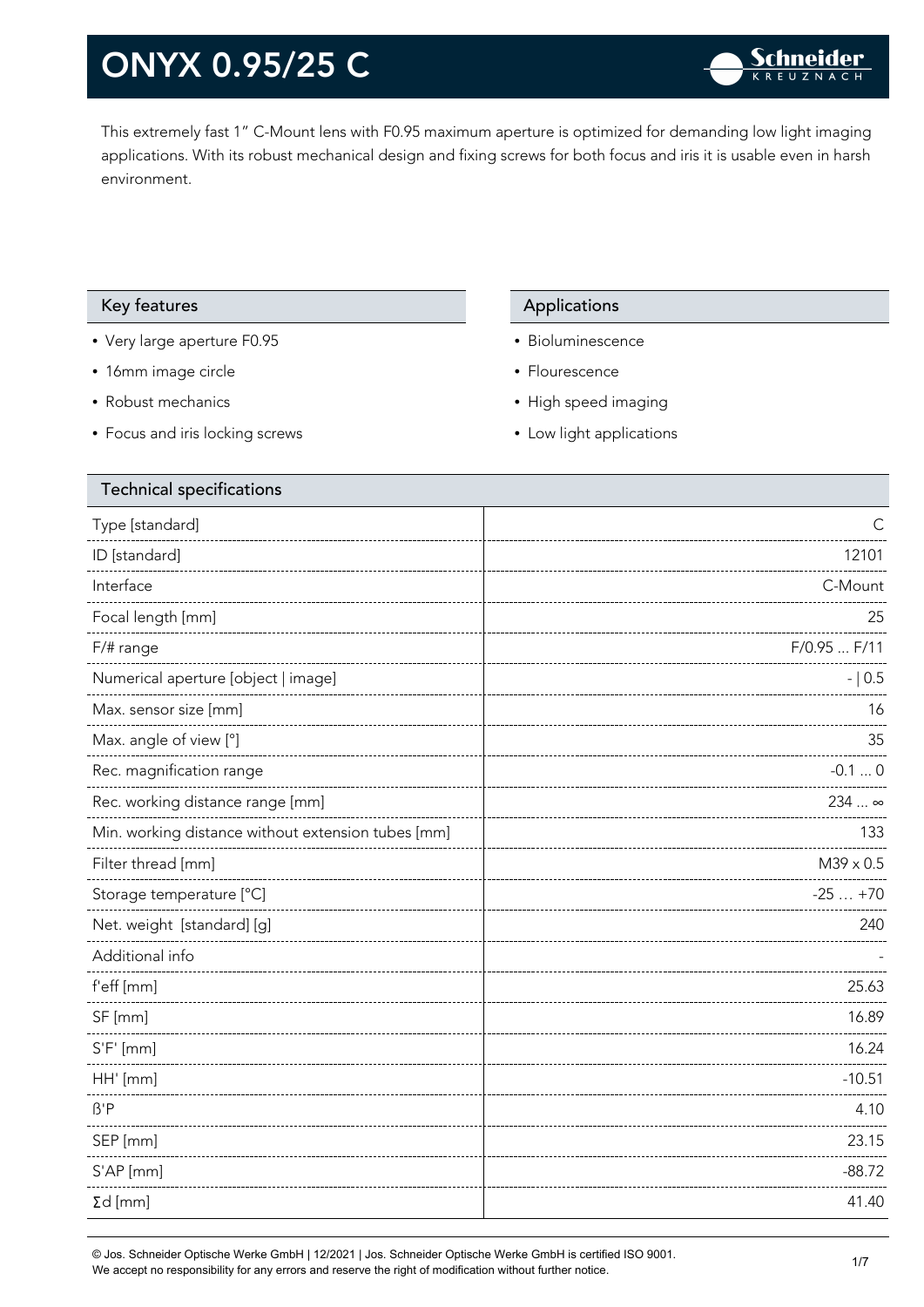

### MTF charts

| Spectrum name    |     |     |        |     |     |     |
|------------------|-----|-----|--------|-----|-----|-----|
| Wavelengths [nm] | 425 | 475 | 525    | 575 | 625 | 675 |
| Rel. weights [%] |     |     | $\sim$ | ົ   | 1 C |     |



<sup>©</sup> Jos. Schneider Optische Werke GmbH | 12/2021 | Jos. Schneider Optische Werke GmbH is certified ISO 9001. We accept no responsibility for any errors and reserve the right of modification without further notice.<br>We accept no responsibility for any errors and reserve the right of modification without further notice.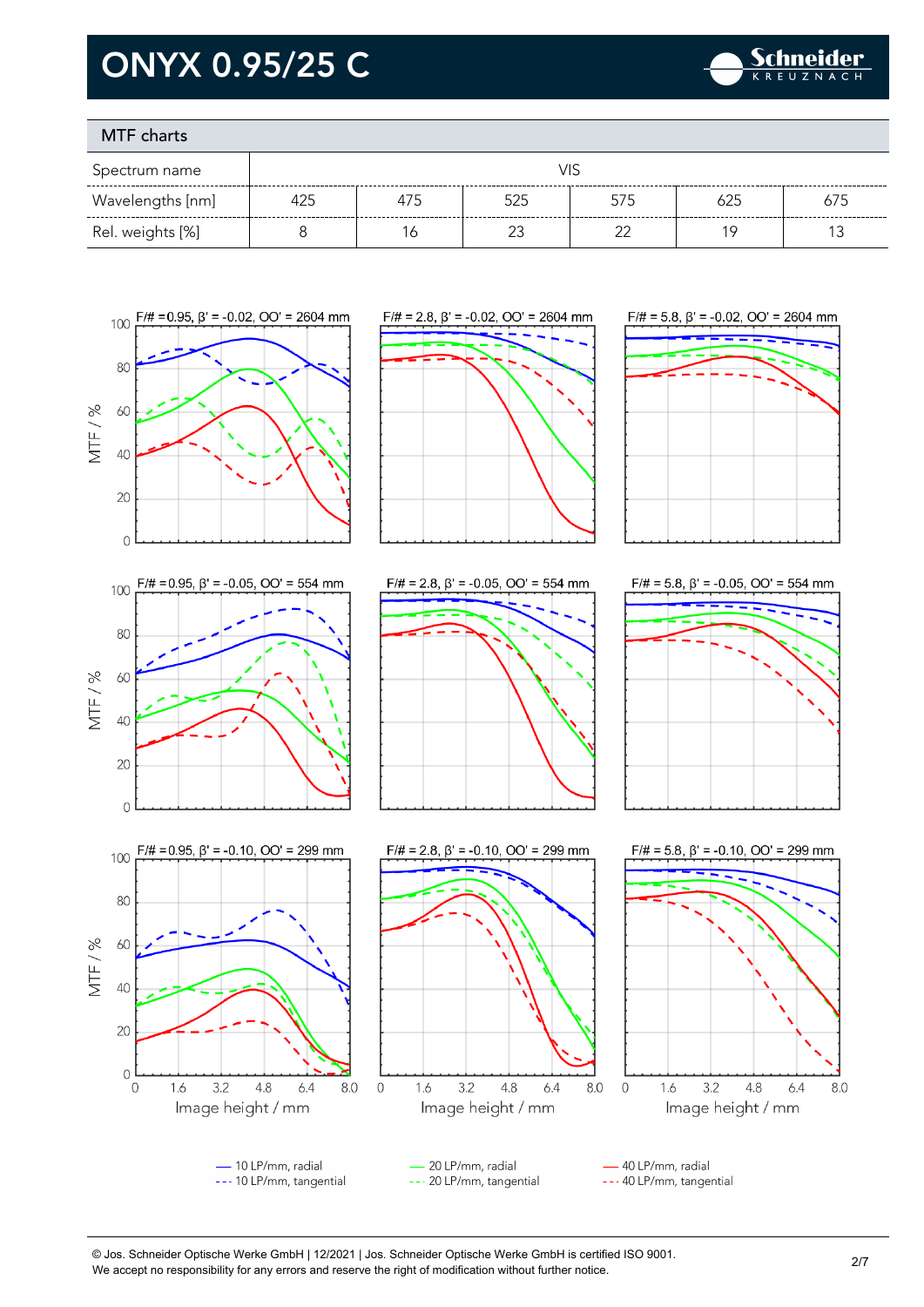

#### Rel. illumination vs. image height



| - -                      | F/# = 1.0, $\beta$ = -0.01             |  |
|--------------------------|----------------------------------------|--|
| - -                      | $F/\ddot{}=2.8,~\beta = -0.01$         |  |
| - -                      | $F/\ddot{=} = 5.6, \ \beta = -0.01$    |  |
| $\overline{\phantom{0}}$ | $F/\ddot{=} = 1.0, \ \beta = -0.05$    |  |
| $\overline{\phantom{0}}$ | $F/\ddot{\pi} = 2.8, \ \beta = -0.05$  |  |
| $\overline{\phantom{0}}$ | $F/\ddot{\pi} = 5.6$ , $\beta = -0.05$ |  |
|                          | $F/\ddot{=} = 1.0, \ \beta = -0.10$    |  |
| .                        | $F/\ddot{\pi} = 2.8, \ \beta = -0.10$  |  |
|                          | $F/\ddot{=} = 5.6, \ \beta = -0.10$    |  |

#### Distortion vs. image height



#### Transmittance vs. wavelength



© Jos. Schneider Optische Werke GmbH | 12/2021 | Jos. Schneider Optische Werke GmbH is certified ISO 9001. We accept no responsibility for any errors and reserve the right of modification without further notice.<br>We accept no responsibility for any errors and reserve the right of modification without further notice.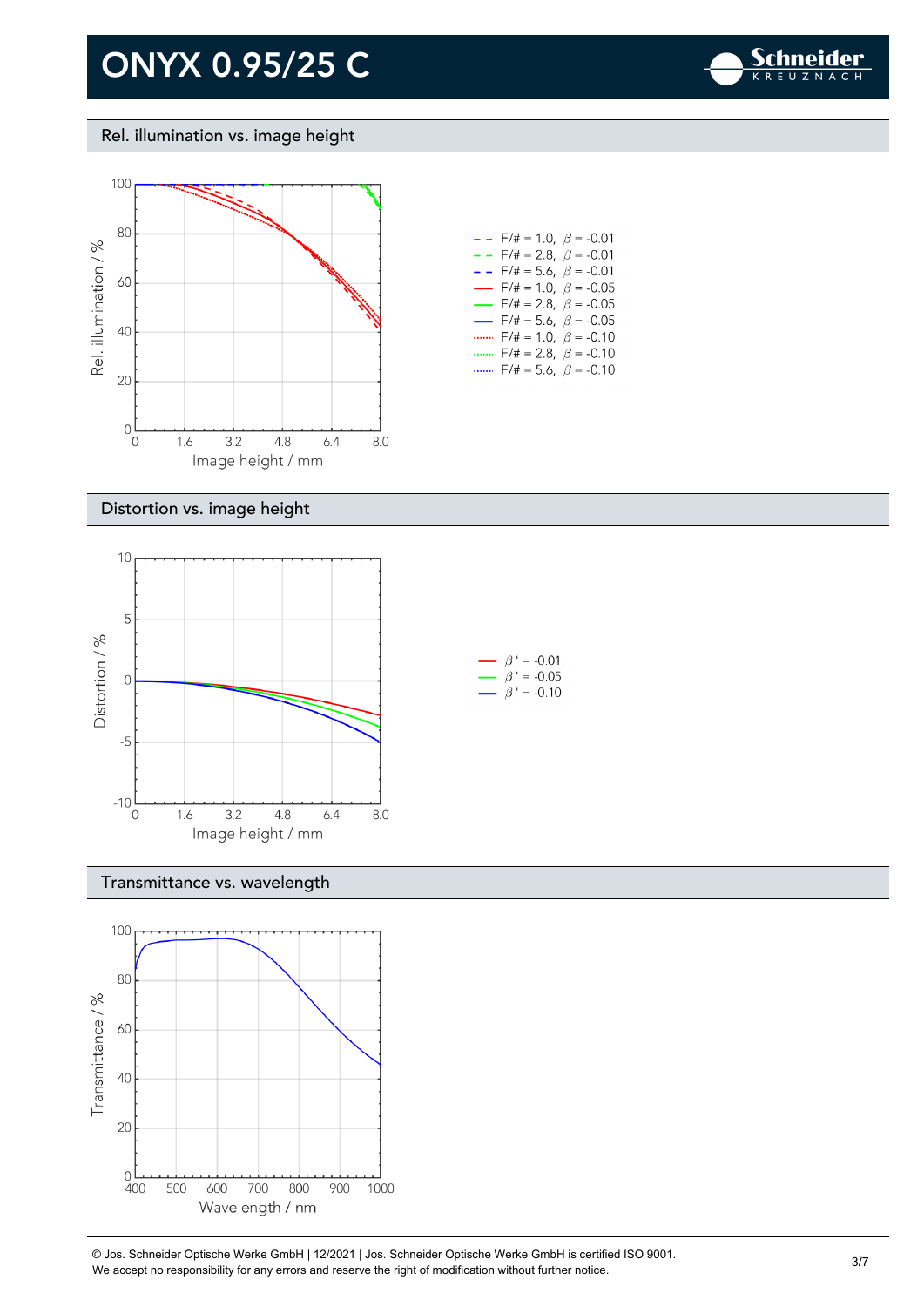

### Technical drawings

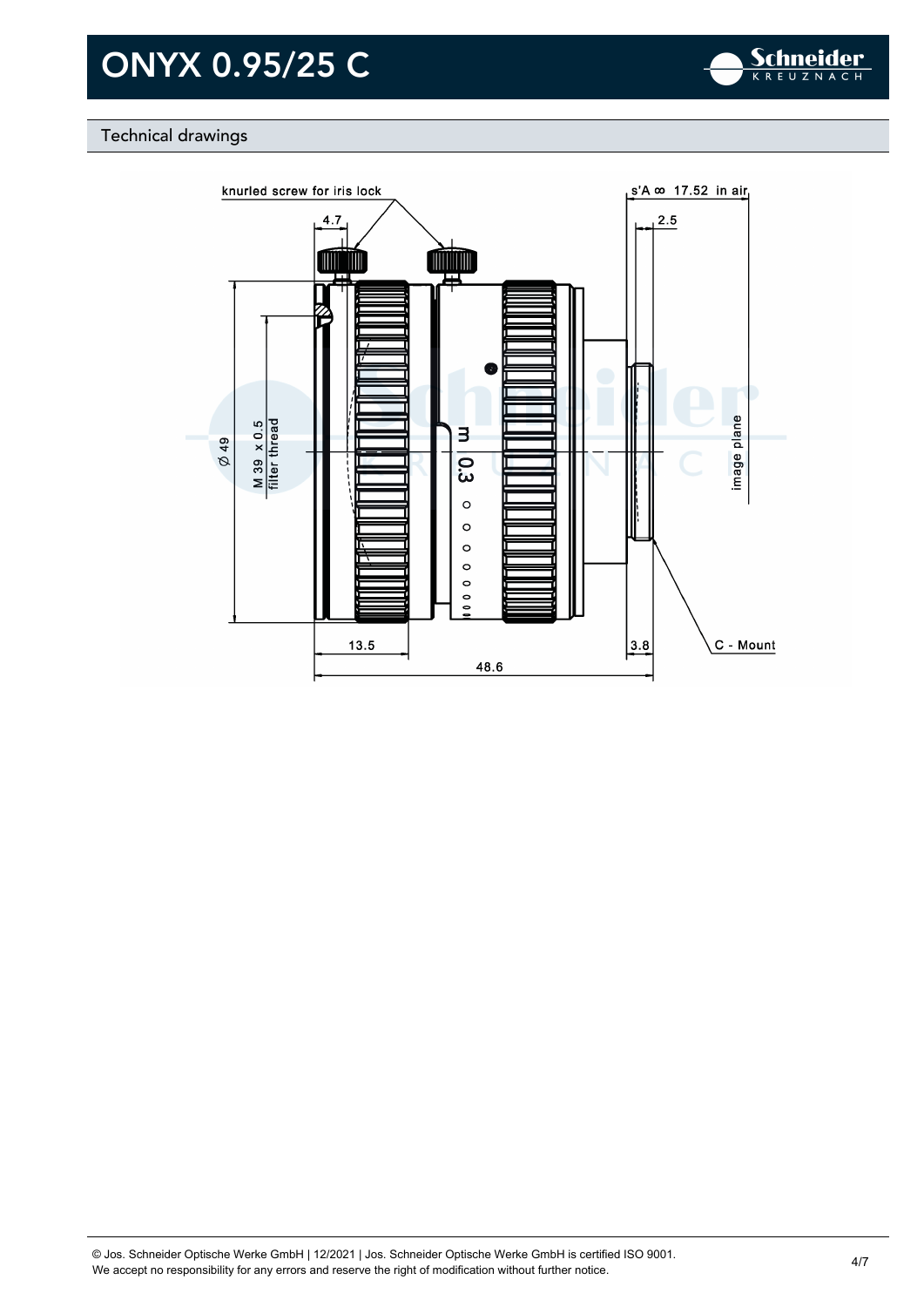

| Accessories    | Mount             | Eff. length        |         |
|----------------|-------------------|--------------------|---------|
| Adapter        | CS-Mount          | $5 \text{ mm}$     | 25081   |
|                | C-Mount / M42x1   | $5.5 \text{ mm}$   | 1075817 |
| Extension tube | C-Mount / C-Mount | $5 \, \mathrm{mm}$ | 39316   |
|                | C-Mount / C-Mount | $8 \text{ mm}$     | 39315   |
|                | C-Mount / C-Mount | $10 \text{ mm}$    | 39312   |